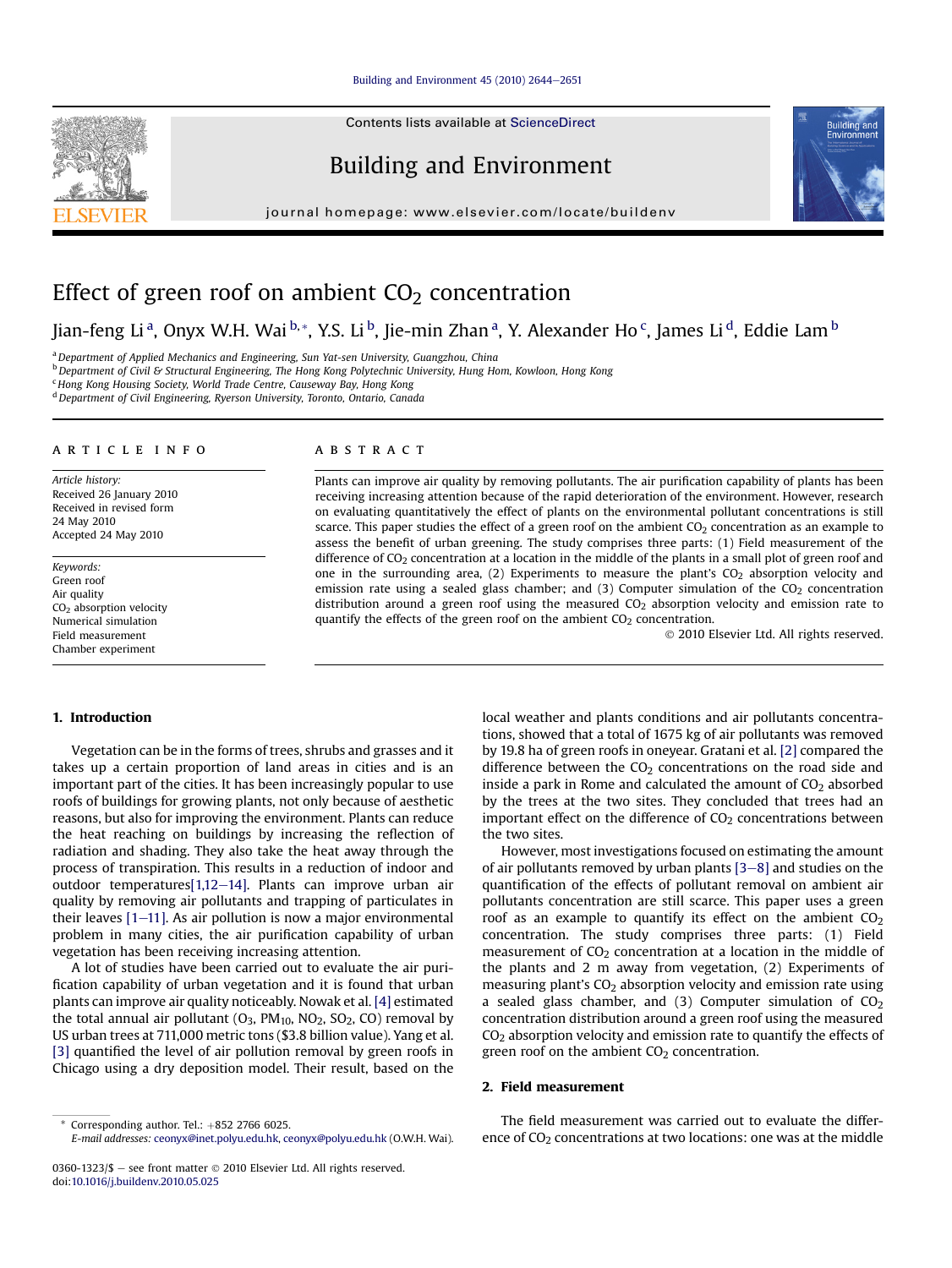of the plants in a small plot of green roof and the other was in the surrounding area 2 m away from the plants. The purpose was to investigate the effect of green roof on the surrounding  $CO<sub>2</sub>$ concentration.

### 2.1. Measurement site and methods

Hong Kong is under subtropical monsoon climate with a mean air temperature of 27.5  $^{\circ}$ C in summer. The measurements were carried out on the rooftop of a six-storey building in Hong Kong (Fig. 1). There are four small plots, each with an area of 4 m  $\times$  4 m for growing plants. Besides the plants there are no other sinks or sources of  $CO<sub>2</sub>$  on and around the roof. The background of Fig. 1 is facing south. Sunshine can irradiate on the plants directly from about 7:30 to 16:00. And after 16:00 sunshine could not directly reach the plants because of the shading of nearby buildings. The  $CO<sub>2</sub>$  concentrations at the two locations P1 and P2 indicated in Fig. 1 were measured by a  $CO<sub>2</sub>/H<sub>2</sub>O$  analyzer LI-7500 in the sunny days of July and August 2009. The LI-7500 measures the concentrations of  $CO<sub>2</sub>$  and vapor. The analyzer consists of a control box and a sensor head. The control box is connected to a computer for real-time measurement. The accuracy of the LI7500 can reach 1 mg/m<sup>3</sup> for  $CO<sub>2</sub>$  concentration measurement. P1 was located in the middle of the plants in one of the plots and P2 was 2 m away from the plot[3]. The sequence of measurement with the same sensor is as follows. First the CO<sub>2</sub> concentration at P1 was measured for about five to ten minutes and followed immediately by the measurement at P2. The measurement sequence was repeated throughout the day. The sampling rate of  $CO<sub>2</sub>$  concentration was 1 Hz.

## 2.2. Measurement results

The  $CO<sub>2</sub>$  concentration fluctuates throughout a day, with an average value of about 700 mg/m<sup>3</sup>. Fig. 2 shows the CO<sub>2</sub> concentration variations at P1 and P2 in a representative sunny day with some clouds and atmospheric wind of wind force 2 (wind speed of  $1.6-3.3$  m/s). Every point on the curves is the 10-min average value.



Fig. 2.  $CO<sub>2</sub>$  concentration curves at P1 and P2 obtained between 10:30 and 20:00 on 22 July 2009.

The differences in  $CO<sub>2</sub>$  between the two curves are obvious. The average CO<sub>2</sub> concentration at P1 was 12.9 mg/m<sup>3</sup> lower than that at P2 before 16:00, while the average  $CO<sub>2</sub>$  concentration at P1 was 4.9 mg/m<sup>3</sup> higher than that at P2 after 17:00. Fig. 3 shows the curves of  $CO<sub>2</sub>$  concentrations at P1 and P2 in a sunny day with modest strong wind of wind force 4 (wind speed of  $5.5-7.9$  m/s) in the daytime. The wind became weak in the evening. Every point on the curves is a 5-min average value. The average  $CO<sub>2</sub>$  concentration at P1 was only 4.3 mg/m<sup>3</sup> which was lower than that at P2 before 16:00.

Fig. 2 shows a representative situation in a sunny day with light wind. When sunshine reaches the plants directly in the daytime, the  $CO<sub>2</sub>$  concentration at P1 is lower than that at P2. On the contrary,  $CO<sub>2</sub>$  concentration at P1 is slightly higher than that at P2 during the night time. Plants absorb  $CO<sub>2</sub>$  from the atmosphere for photosynthesis and release  $CO<sub>2</sub>$  to the atmosphere during respiration. The rate of photosynthesis is greatly dependent on the intensity of light. In the daytime with abundant of sunlight, photosynthesis is very active and plants act as a sink of  $CO<sub>2</sub>$ ,



Fig. 1. Setup of field measurement.